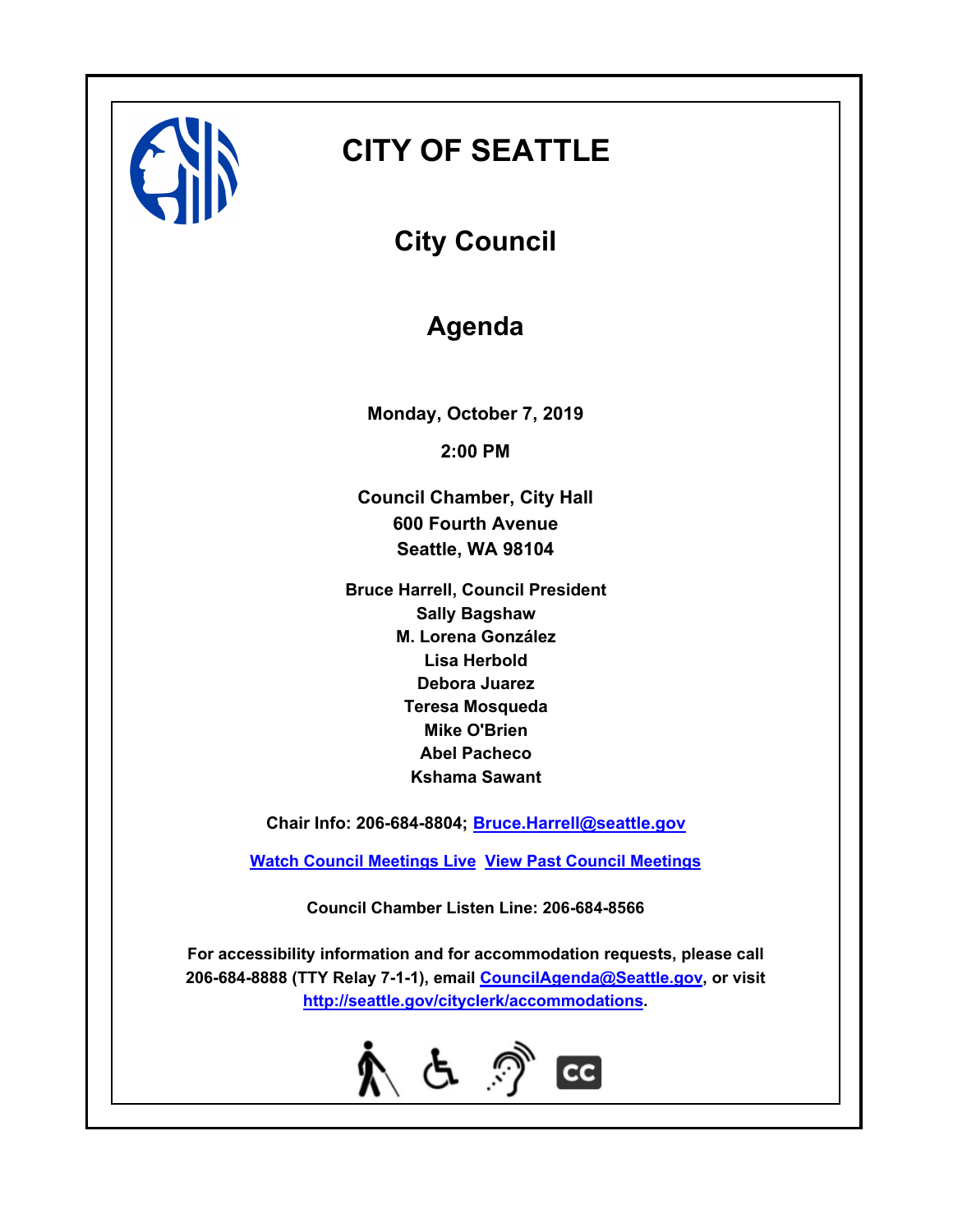# **City Council CITY OF SEATTLE Agenda**

### **October 7, 2019 - 2:00 PM**

#### **Meeting Location:**

Council Chamber, City Hall, 600 Fourth Avenue, Seattle, WA 98104

#### **Committee Website:**

http://www.seattle.gov/council

#### **A. CALL TO ORDER**

**B. ROLL CALL**

#### **C. ADOPTION OF INTRODUCTION AND REFERRAL CALENDAR**

*Introduction and referral to Council committees of Council Bills (CB), Resolutions (Res), Appointments (Appt), and Clerk Files (CF) for committee recommendation.*

[IRC 225](http://seattle.legistar.com/gateway.aspx?m=l&id=/matter.aspx?key=9233) October 7, 2019

*Attachments:* [Introduction and Referral Calendar](http://seattle.legistar.com/gateway.aspx?M=F&ID=0bdaecea-8303-47db-a957-8b46719f7291.pdf)

#### **D. APPROVAL OF THE AGENDA**

**E. APPROVAL OF THE JOURNAL**

#### **F. PRESENTATIONS**

#### **G. PUBLIC COMMENT**

*Members of the public may sign up to address the Council for up to 2 minutes on matters on this agenda; total time allotted to public comment at this meeting is 20 minutes.*

#### **H. PAYMENT OF BILLS**

These are the only Bills which the City Charter allows to be introduced and passed at the same meeting.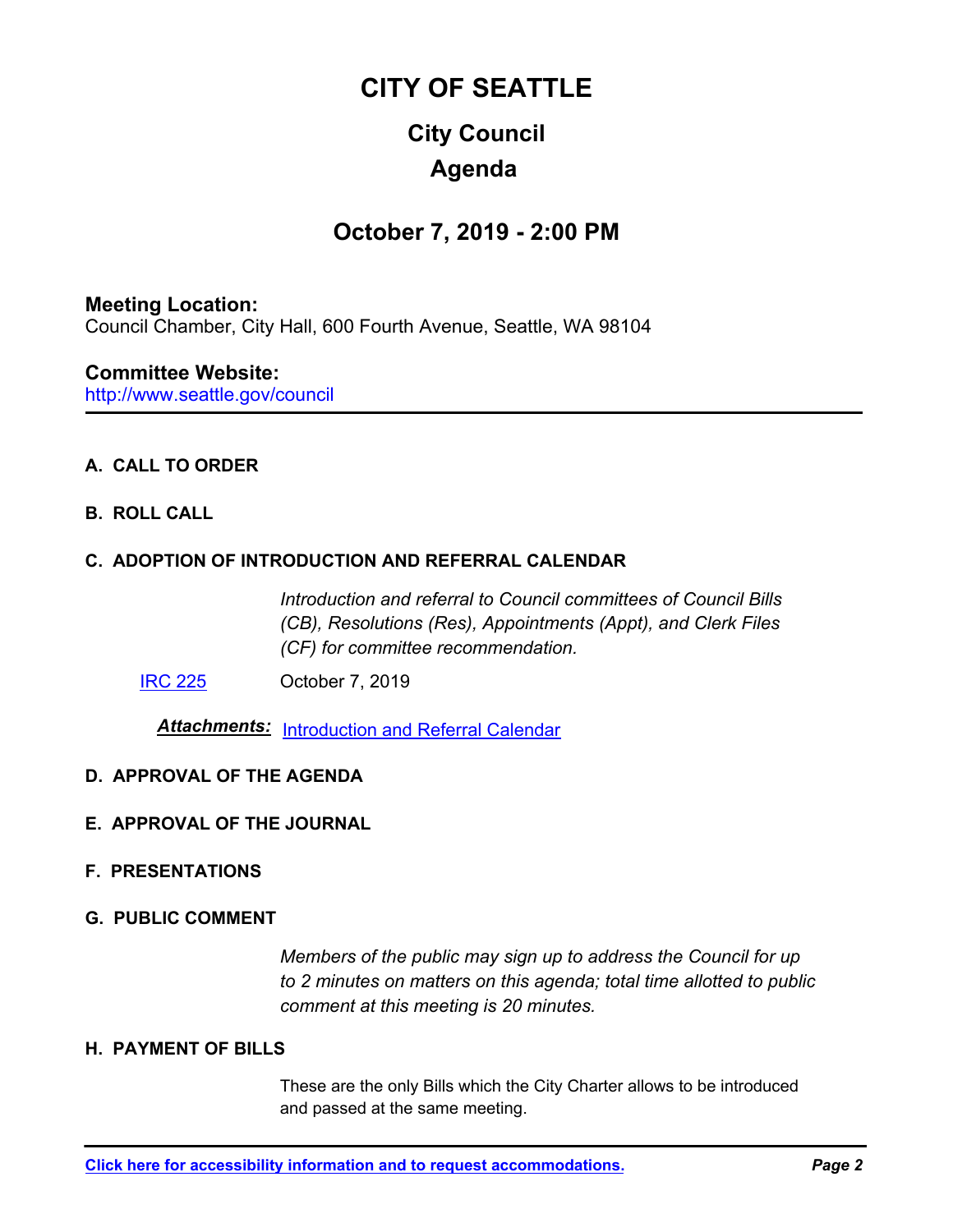AN ORDINANCE appropriating money to pay certain audited claims for the week of September 23, 2019 through September 27, 2019 and ordering the payment thereof. [CB 119662](http://seattle.legistar.com/gateway.aspx?m=l&id=/matter.aspx?key=9216)

#### **I. COMMITTEE REPORTS**

Discussion and vote on Council Bills (CB), Resolutions (Res), Appointments (Appt), and Clerk Files (CF).

#### **PLANNING, LAND USE, AND ZONING COMMITTEE:**

AN ORDINANCE relating to environmental review; amending Sections 3.02.110, 25.05.035, 25.05.055, 25.05.070, 25.05.100, 25.05.440, 25.05.448, 25.05.545, 25.05.680, 25.05.800, 25.05.900, and 25.05.914 of the Seattle Municipal Code to clarify timelines and the content of administrative appeals, to authorize the development of Director's Rules to clarify the content of environmental documents, and to make corrections and technical amendments. **1.** [CB 119600](http://seattle.legistar.com/gateway.aspx?m=l&id=/matter.aspx?key=8942)

> **The Committee recommends that City Council pass as amended the Council Bill (CB). In Favor: 2 - Pacheco, O'Brien Opposed: None Abstain: 1 - Herbold**

## *Attachments:* [Att 1 - Summary of Environmental Protections](http://seattle.legistar.com/gateway.aspx?M=F&ID=8c7bfc92-7fa5-44a1-b8a2-aa93a6a6f601.docx)

#### *Supporting*

*Documents:* [Summary and Fiscal Note](http://seattle.legistar.com/gateway.aspx?M=F&ID=1b320363-2b31-4715-b403-f8997815ef1e.docx) [Proposed Amendment 1](http://seattle.legistar.com/gateway.aspx?M=F&ID=ca09e3f9-f66e-43c4-bfa5-6aedc8ad3d57.docx) [Proposed Amendment 2](http://seattle.legistar.com/gateway.aspx?M=F&ID=4fdd1bcc-6a6c-43b0-9ccf-dbdddd261379.docx)

#### **CITY COUNCIL:\***

A RESOLUTION opposing Washington Initiative Measure 976 ("I-976") and urging Seattle voters to vote "No" on I-976 on the November 5, 2019, general election ballot. **2.** [Res 31911](http://seattle.legistar.com/gateway.aspx?m=l&id=/matter.aspx?key=9203)

#### *Supporting*

**Documents:** [Summary and Fiscal Note](http://seattle.legistar.com/gateway.aspx?M=F&ID=a7ff5371-df6a-4d5d-91e2-1dbe2616a8cf.docx)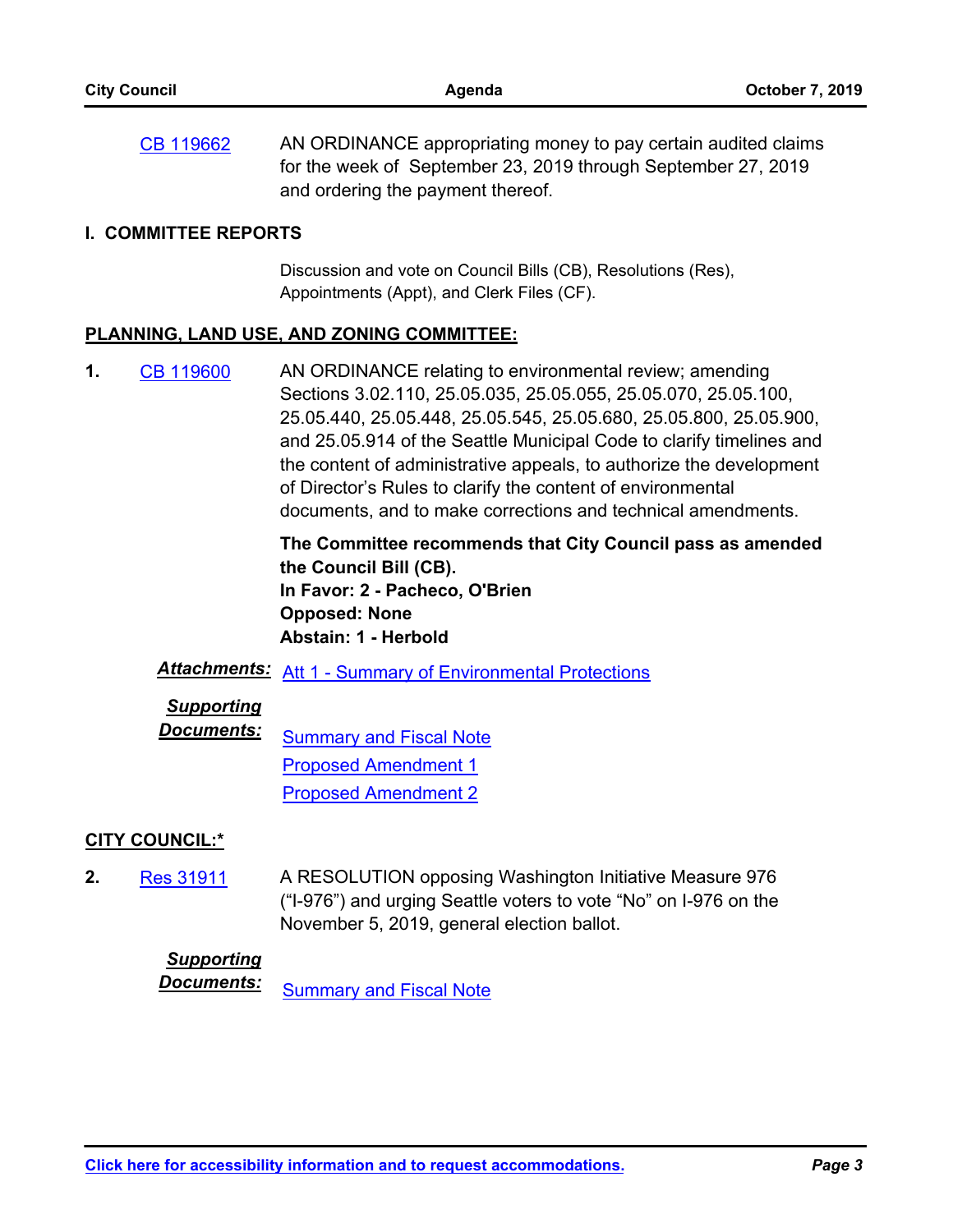| <b>City Council</b> |  | Agenda                                                                                                                                                                                                                                     | <b>October 7, 2019</b> |
|---------------------|--|--------------------------------------------------------------------------------------------------------------------------------------------------------------------------------------------------------------------------------------------|------------------------|
| 3.<br>CB 119288     |  | AN ORDINANCE relating to the City's criminal code; removing the<br>separate crime of malicious harassment and creating a special<br>allegation of hate crime motivation; and amending Section<br>12A.06.115 of the Seattle Municipal Code. |                        |
|                     |  | The Committee recommends that City Council pass as amended<br>the Council Bill (CB).<br>In Favor: 2 - Herbold, O'Brien<br><b>Opposed: None</b>                                                                                             |                        |
|                     |  | <b>Attachments:</b> Summary and Fiscal Note                                                                                                                                                                                                |                        |

- **J. ADOPTION OF OTHER RESOLUTIONS**
- **K. OTHER BUSINESS**
- **L. ADJOURNMENT**